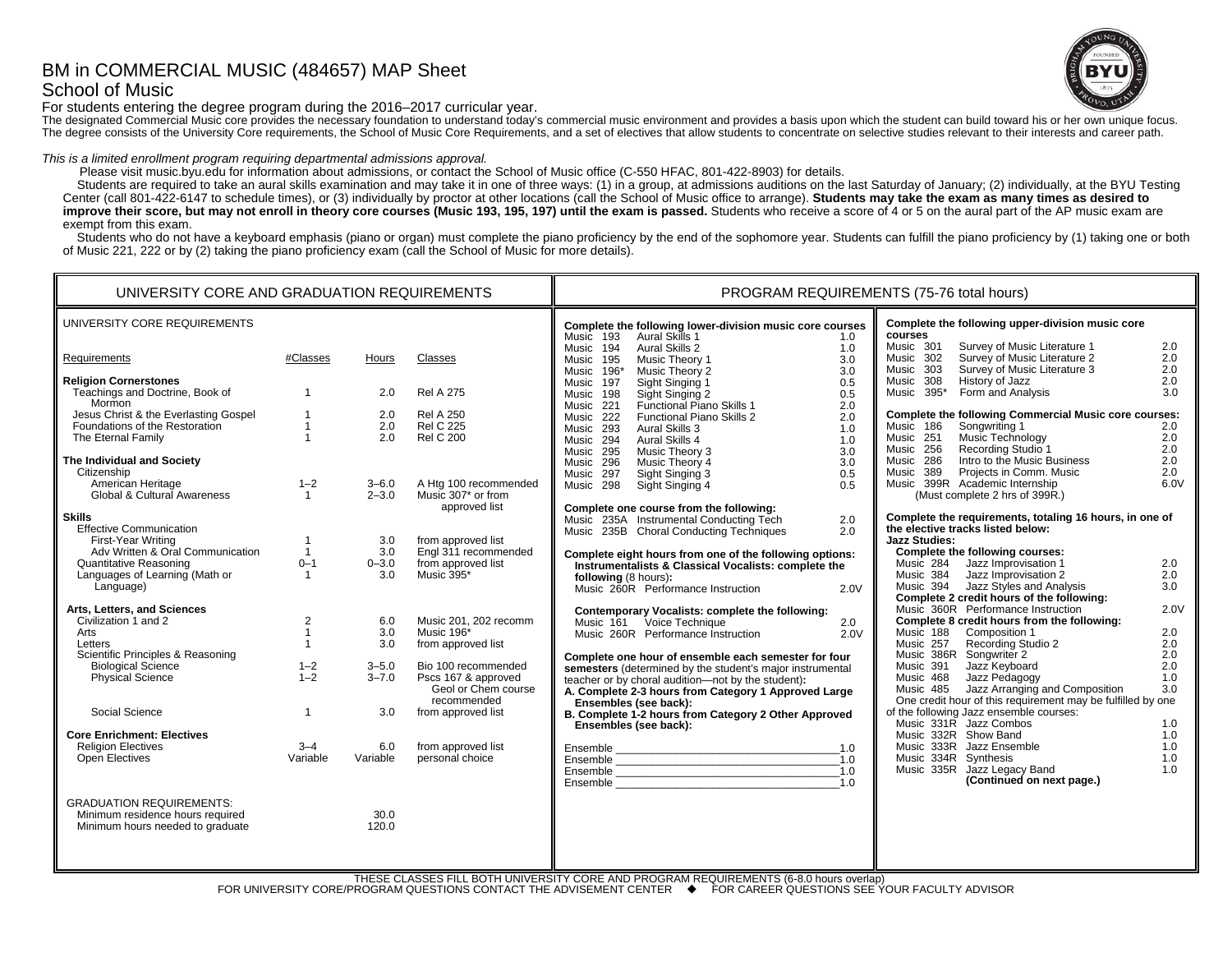## BM in COMMERCIAL MUSIC (484657) 2016–2017

|                                     |                                      | <b>Film and Media Composition:</b>                                                                               |          |
|-------------------------------------|--------------------------------------|------------------------------------------------------------------------------------------------------------------|----------|
|                                     |                                      | <b>Complete the following courses:</b>                                                                           |          |
| Music 188                           |                                      | Composition 1                                                                                                    | 2.0      |
|                                     | Music<br>Music 386R<br>191           | Songwriting 2                                                                                                    | 2.0      |
| Music 481                           |                                      | Orchestration                                                                                                    | 3.0      |
| Music 489                           |                                      | Film Scoring                                                                                                     | 2.0      |
|                                     |                                      | Complete 7 credit hours from the following:                                                                      |          |
| Music 252<br>Music 257              |                                      | Music Technology 2                                                                                               | 2.0      |
|                                     | Music 257<br>Music 355R<br>Music 482 | <b>Recording Studio 2</b>                                                                                        | 2.0      |
|                                     |                                      | <b>Recording Workshop</b>                                                                                        | 1.0      |
| Music 482                           |                                      | Choral Arranging                                                                                                 | 1.0      |
| Music 485                           |                                      | Jazz Arranging and Composition                                                                                   | 3.0      |
| TMA                                 | 102                                  | Introduction to Film                                                                                             | 3.0      |
| TMA                                 | 384R                                 | Practicum: Cinematic Skills                                                                                      | 6.0V     |
|                                     |                                      | <b>Audio Engineering/Post Production:</b>                                                                        |          |
|                                     |                                      | <b>Complete the following courses:</b>                                                                           |          |
| Music 252<br>Music 257<br>Music 351 |                                      | Music Technology 2                                                                                               | 2.0      |
|                                     |                                      | Recording Studio 2                                                                                               | 2.0      |
|                                     |                                      | <b>Audio Applications 1</b>                                                                                      | 2.0      |
|                                     | Music 355R                           | Recording Workshop                                                                                               | 1.0      |
|                                     |                                      | Complete 8 credit hours from the following:                                                                      |          |
|                                     |                                      | Music 352<br>Music 360R<br>Performance Instruct<br>These 167<br>Descr. Acoustics of I                            | 2.0      |
|                                     |                                      | Performance Instruction: Synthesizer                                                                             | 2.0V     |
|                                     |                                      | Descr. Acoustics of Music and Speech                                                                             | 3.0      |
| TMA                                 | 365                                  | Sound Design                                                                                                     | 3.0      |
| TMA                                 | 465                                  | Sound Reinforcement                                                                                              | 2.0      |
|                                     |                                      |                                                                                                                  |          |
|                                     |                                      | <b>Commercial Studio Performance:</b>                                                                            |          |
|                                     |                                      | Complete the following courses:                                                                                  |          |
| Music 257                           |                                      | Recording Studio 2                                                                                               | 2.0      |
| Music 284                           |                                      | Jazz Improvisation 1                                                                                             | $_{2.0}$ |
| Music 352                           |                                      | <b>Audio Applications 2</b>                                                                                      | 2.0      |
|                                     | Music 360R                           | Performance Instruction                                                                                          | 2.0V     |
|                                     |                                      | One additional hour from the approved Category 1 and                                                             |          |
|                                     |                                      | Category 2 ensembles for this degree (see 5th                                                                    |          |
| requirement).                       |                                      |                                                                                                                  |          |
|                                     |                                      |                                                                                                                  |          |
|                                     |                                      | Complete 7 credit hours from the following:                                                                      |          |
| Music 188                           |                                      | Composition 1                                                                                                    | 2.0      |
|                                     | Music 351<br>Music 355R              | <b>Audio Applications 1</b>                                                                                      | 2.0      |
|                                     |                                      | Recording Workshop                                                                                               | 1.0      |
| Music 360R                          |                                      | Performance Instruction                                                                                          | 2.0V     |
|                                     |                                      | Note: Only 1 semester may count toward this                                                                      |          |
|                                     | requirement.                         |                                                                                                                  |          |
| Music 386R                          |                                      | Songwriting 2                                                                                                    | 2.0      |
| Music 391<br>Music 485              |                                      | Jazz Keyboard                                                                                                    | 2.0      |
|                                     |                                      | Jazz Arranging and Composition                                                                                   | 3.0      |
|                                     |                                      | One credit hour of this requirement may be satisfied by                                                          |          |
|                                     |                                      | approved Category 1 and Category 2 ensembles for this                                                            |          |
|                                     |                                      | degree (see 5th requirement).                                                                                    |          |
|                                     | Singer/Songwriter:                   |                                                                                                                  |          |
|                                     |                                      | <b>Complete the following courses:</b>                                                                           |          |
|                                     |                                      | Music Technology 2                                                                                               | 2.0      |
|                                     |                                      |                                                                                                                  |          |
| Music 252                           |                                      |                                                                                                                  |          |
|                                     | Music 360R                           | Performance Instruction: Voice                                                                                   | 2.0V     |
|                                     |                                      | Performance Instruction: Songwriting                                                                             | 2.0V     |
| Music 360R<br>Music 360R            |                                      | Songwriting 2                                                                                                    | 2.0      |
|                                     |                                      | Complete 8 credit hours from the following:                                                                      |          |
| Music 257                           |                                      | Recording Studio 2                                                                                               | 2.0      |
| Music 284                           |                                      | Jazz Improvisation 1                                                                                             | 2.0      |
|                                     |                                      | <b>World Music</b>                                                                                               | 2.0      |
|                                     |                                      | Jazz Ensemble                                                                                                    | 1.0      |
|                                     | Music 204<br>Music 307<br>Music 360R | Performance Instruction                                                                                          | 2.0V     |
| Music 391                           |                                      | Jazz Keyboard                                                                                                    | 2.0      |
|                                     |                                      | One credit hour of this requirement may be satisfied by<br>approved Category 1 and Category 2 ensembles for this |          |

|                                                                                                                                                                                                                                                                                                                                                                                                                                                                                                                                                                                                                                                                                                                                                                                                                                                                                                                         | <b>General Commercial Music Studies:</b><br>Complete the following courses:                                                                                                                                                                                                                                                                 |      |
|-------------------------------------------------------------------------------------------------------------------------------------------------------------------------------------------------------------------------------------------------------------------------------------------------------------------------------------------------------------------------------------------------------------------------------------------------------------------------------------------------------------------------------------------------------------------------------------------------------------------------------------------------------------------------------------------------------------------------------------------------------------------------------------------------------------------------------------------------------------------------------------------------------------------------|---------------------------------------------------------------------------------------------------------------------------------------------------------------------------------------------------------------------------------------------------------------------------------------------------------------------------------------------|------|
| Music 252                                                                                                                                                                                                                                                                                                                                                                                                                                                                                                                                                                                                                                                                                                                                                                                                                                                                                                               | Music Technology 2                                                                                                                                                                                                                                                                                                                          | 2.0  |
| Music 257                                                                                                                                                                                                                                                                                                                                                                                                                                                                                                                                                                                                                                                                                                                                                                                                                                                                                                               | Recording Studio 2                                                                                                                                                                                                                                                                                                                          | 2.0  |
| Music 360R                                                                                                                                                                                                                                                                                                                                                                                                                                                                                                                                                                                                                                                                                                                                                                                                                                                                                                              | Performance Instruction: Synthesizer                                                                                                                                                                                                                                                                                                        | 2.0V |
|                                                                                                                                                                                                                                                                                                                                                                                                                                                                                                                                                                                                                                                                                                                                                                                                                                                                                                                         | Complete 10 credit hours from the following:                                                                                                                                                                                                                                                                                                | 2.0  |
| Music 188<br>Music 284                                                                                                                                                                                                                                                                                                                                                                                                                                                                                                                                                                                                                                                                                                                                                                                                                                                                                                  | Composition 1<br>Jazz Improvisation 1                                                                                                                                                                                                                                                                                                       | 2.0  |
|                                                                                                                                                                                                                                                                                                                                                                                                                                                                                                                                                                                                                                                                                                                                                                                                                                                                                                                         | World Music                                                                                                                                                                                                                                                                                                                                 | 2.0  |
| Music 307<br>Music 351<br>Music 386R                                                                                                                                                                                                                                                                                                                                                                                                                                                                                                                                                                                                                                                                                                                                                                                                                                                                                    | Audio Applications 1                                                                                                                                                                                                                                                                                                                        | 2.0  |
|                                                                                                                                                                                                                                                                                                                                                                                                                                                                                                                                                                                                                                                                                                                                                                                                                                                                                                                         | Songwriting 2                                                                                                                                                                                                                                                                                                                               | 2.0  |
| Music 391                                                                                                                                                                                                                                                                                                                                                                                                                                                                                                                                                                                                                                                                                                                                                                                                                                                                                                               | Jazz Keyboard                                                                                                                                                                                                                                                                                                                               | 2.0  |
| TMA<br>102                                                                                                                                                                                                                                                                                                                                                                                                                                                                                                                                                                                                                                                                                                                                                                                                                                                                                                              | Introduction to Film                                                                                                                                                                                                                                                                                                                        | 3.0  |
|                                                                                                                                                                                                                                                                                                                                                                                                                                                                                                                                                                                                                                                                                                                                                                                                                                                                                                                         | One credit hour of this requirement may be satisfied by<br>approved Category 1 and Category 2 ensembles for this                                                                                                                                                                                                                            |      |
| degree (see 5th requirement).                                                                                                                                                                                                                                                                                                                                                                                                                                                                                                                                                                                                                                                                                                                                                                                                                                                                                           |                                                                                                                                                                                                                                                                                                                                             |      |
| student's faculty advisor.                                                                                                                                                                                                                                                                                                                                                                                                                                                                                                                                                                                                                                                                                                                                                                                                                                                                                              | Complete a capstone project (Music 486) or a juried recital<br>(Music 349). Final requirement decided in consultation with                                                                                                                                                                                                                  |      |
| HFAC) for further information.                                                                                                                                                                                                                                                                                                                                                                                                                                                                                                                                                                                                                                                                                                                                                                                                                                                                                          | Recital: Enroll in Music 349 (0.0 credit hour) for the semester<br>during which a recital is to be presented. Concurrent enrollment<br>in appropriate performance instruction is required. A prerecital<br>hearing is required at least three weeks before juried recitals.<br>Contact the Harris Fine Arts Center Scheduling Office (C-302 |      |
| <b>APPROVED ENSEMBLES</b><br>Music 313R: Women's Chorus<br>Music 314R: Concert Choir<br>Music 315R: University Singers<br>Music 325R: Symphonic Band<br>Music 326R: Wind Symphony<br>Music 337R: Symphony Orchestra<br>Music 338R: Philharmonic Orchestra<br>Music 316R: Opera Workshop<br>Music 317R: Opera Ensemble<br>Music 318R: Music Theatre Ensemble<br>Music 320R: Young Ambassadors<br>Music 323R: Marching Band<br>Music 330R: Steel Band<br>Music 331R: Jazz Combos<br>Music 332R: YA Show Band<br>Music 333R: Vocal Jazz Ensemble<br>Music 334R: Synthesis<br>Music 335R: Jazz Legacy Band<br>Music 336R: Balinese Gamelan<br>Music 339R: Chamber Orchestra<br>Music 341R: Brass Chamber Music<br>Music 342R: Early Music Ensemble<br>Music 343R: Guitar Ensemble<br>Music 344R: Keyboard Ensemble<br>Music 345R: Percussion Ensemble<br>Music 346R: String Chamber Music<br>Music 441R: New Music Ensemble | Category 1: Approved Large Ensembles:<br>Music 312R: Men's Chorus<br>Category 2: Other Approved Ensembles:<br>Music 348R: Woodwind Chamber Music                                                                                                                                                                                            |      |

### *Suggested Sequence of Courses:*

Music 221 (FSp) 2.0<br>Music 256 2.0

Music 260R (FWSp) 2.0<br>Music 293 (FSp) 2.0<br>1.0 Music 293 (FSp) 1.0 Music 295 (FSp) 3.0 Music 297 (FSp) 0.5<br>Religion Cornerstone course 0.2.0

<u>4th Semester</u><br>Civilization 202 (Music 202 recommended)

Ensemble 1.0

Music 286 (FW) 2.0<br>Music 222 (W) 2.0 Music 222 (W) 2.0 Music 260R (FWSp) 2.0 Music 294 (WSu) 1.0<br>Music 296 (WSu) 3.0 Music 298 (WSu) 0.5<br>
Religion elective 2.0 Religion elective 2.0 **Total Hours 16.5** 

Music 301 2.0

Music 395 (FWSp) 3.0<br>Religion Cornerstone course 2.0 Religion Cornerstone course 2.0<br>
Commercial Music elective 2.0

Religion Cornerstone course

Music 256

**Total Hours 16.5** 

**JUNIOR YEAR**  5th Semester

Music 307 or 308 Music 389

**Total Hours** 

Commercial Music elective

General Education courses

3.0

| <b>FRESHMAN YEAR</b>                     |      | 6th Semester                      |             |
|------------------------------------------|------|-----------------------------------|-------------|
| 1st Semester                             |      | Music 302 (FW)                    | 2.0         |
| First-Year Writing or American Heritage  | 3.0  | Music 235A or 235B (FWSp)         | 2.0         |
| Large Ensemble                           | 1.0  | <b>Commercial Music electives</b> | 6.0         |
| Music 186                                | 2.0  | Religion elective                 | 2.0         |
| Music 193 (FSp)                          | 1.0  | <b>General Education courses</b>  | 3.0         |
| Music 195 (FSp)                          | 3.0  | <b>Total Hours</b>                | 16.0        |
| Music 197 (FSp)                          | 0.5  |                                   |             |
| Music 260R (FWSp) or Music 161 (F)       | 2.0  | Spring & Summer                   |             |
| Religion Cornerstone course              | 2.0  | Music 399R (FWSpSu)               | 2.0         |
| Music electives                          | 2.0  | <b>Total Hours</b>                | 2.0         |
| <b>Total Hours</b>                       | 16.5 |                                   |             |
|                                          |      | <b>SENIOR YEAR</b>                |             |
| 2nd Semester                             |      | 7th Semester                      |             |
| First-year Writing or American Heritage  | 3.0  | Music 303 (FW)                    | 2.0         |
| Large Ensemble                           | 1.0  | <b>Commercial Music electives</b> | 2.0         |
| Music 251                                | 2.0  | Religion elective                 | 2.0         |
| Music 194 (WSu)                          | 1.0  | <b>General Education courses</b>  | 9.0         |
| Music 196 (WSu)                          | 3.0  | <b>Total Hours</b>                | 15.0        |
| Music 198 (WSu)                          | 0.5  |                                   |             |
| Music 260R (FWSp)                        | 2.0  | 8th Semester                      |             |
| Religion Cornerstone course              | 2.0  | Music 286                         | 2.0         |
| Music electives                          | 2.0  | <b>Commercial Music electives</b> | 2.0         |
| <b>Total Hours</b>                       | 16.5 | <b>General Education courses</b>  | 9.0         |
|                                          |      | Music 486 or 349                  | $0.0 - 1.0$ |
| <b>SOPHOMORE YEAR</b>                    |      | <b>Total Hours</b>                | 13.0-14.0   |
| 3rd Semester                             |      |                                   |             |
| Civilization 201 (Music 201 recommended) |      |                                   |             |
| 3.0                                      |      |                                   |             |
| Ensemble                                 | 1.0  |                                   |             |
| Music 221 (FSp)                          | 2.0  |                                   |             |

 $\overline{2.0}$ 

 $16.5$ 

 $\frac{1.0}{2.0}$ 

16.5

 $2.0$ 

 $3.0$